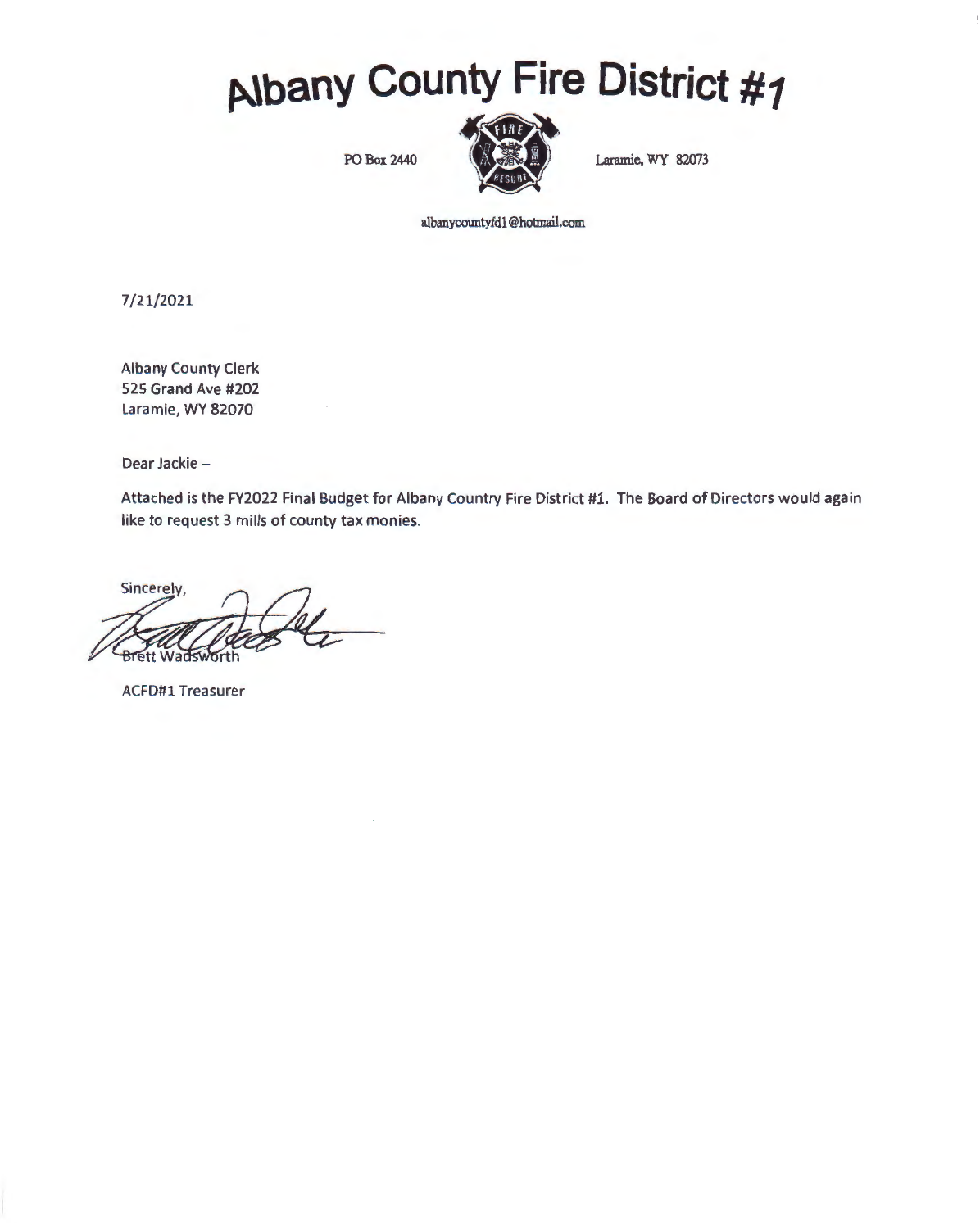# FY 7/1/21-6/30/22 **Final Budget**

|                                                                                                                                        |                                                            | <b>ALBANY COUNTY FIRE DISTRICT #1</b>                                                                                                                                                                                                                                                                                                                                                                                                                                                                                                                                                                                                                                                                                                                                                                                                                                                                                                                       |
|----------------------------------------------------------------------------------------------------------------------------------------|------------------------------------------------------------|-------------------------------------------------------------------------------------------------------------------------------------------------------------------------------------------------------------------------------------------------------------------------------------------------------------------------------------------------------------------------------------------------------------------------------------------------------------------------------------------------------------------------------------------------------------------------------------------------------------------------------------------------------------------------------------------------------------------------------------------------------------------------------------------------------------------------------------------------------------------------------------------------------------------------------------------------------------|
|                                                                                                                                        |                                                            | <b>Budget Hearing Information</b>                                                                                                                                                                                                                                                                                                                                                                                                                                                                                                                                                                                                                                                                                                                                                                                                                                                                                                                           |
| P.O. BOX 2440                                                                                                                          |                                                            | Location: 4387 NORTH 3RD STREET & ZOOM                                                                                                                                                                                                                                                                                                                                                                                                                                                                                                                                                                                                                                                                                                                                                                                                                                                                                                                      |
| LARAMIE, WY 82073                                                                                                                      |                                                            | Date: 7/21/2021                                                                                                                                                                                                                                                                                                                                                                                                                                                                                                                                                                                                                                                                                                                                                                                                                                                                                                                                             |
| $(307)$ 752-6911                                                                                                                       |                                                            | Time: 5:00PM                                                                                                                                                                                                                                                                                                                                                                                                                                                                                                                                                                                                                                                                                                                                                                                                                                                                                                                                                |
| <b>ALBANY</b>                                                                                                                          |                                                            | <b>Budget Prepared by: TERI GILLUM</b>                                                                                                                                                                                                                                                                                                                                                                                                                                                                                                                                                                                                                                                                                                                                                                                                                                                                                                                      |
| <b>BUDGET MESSAGE</b><br>$S-A$                                                                                                         |                                                            | W S. 16-4-104(d)                                                                                                                                                                                                                                                                                                                                                                                                                                                                                                                                                                                                                                                                                                                                                                                                                                                                                                                                            |
| the budget. Because of this, the numbers are different than the previous year.<br>Comp (E-15.2).<br>we hope this option will bring in. |                                                            | The attached 2022 budget for Albany County Fire District #1 includes these important features.<br>FY2021 we restructured our budget and budget process. The departments were asked to submit budgets to create the Operations Section of<br>Federal Fire Pay (R-2.4) income figure was an estimate based on how the 'fire year' has started. We usually amend the budget after fire<br>season has ended and all numbers are final for the fiscal year, and plan to do so if we exceed this amount. We have done the same for the<br>expenses associated with the varying fire season. These accounts are Fire Wages (E-7.1), POV (E-7.5), FICA Taxes (E-15.1), and Worker's<br>We have developed another option for new developers called the Hauled Water Program (R-3.2). These funds are being used for the<br>purchase of new engines to haul water. This amount will vary each year and will be amended if needed. This year's amount is based on what |
|                                                                                                                                        |                                                            |                                                                                                                                                                                                                                                                                                                                                                                                                                                                                                                                                                                                                                                                                                                                                                                                                                                                                                                                                             |
|                                                                                                                                        |                                                            |                                                                                                                                                                                                                                                                                                                                                                                                                                                                                                                                                                                                                                                                                                                                                                                                                                                                                                                                                             |
| <b>RESERVE DESCRIPTION</b><br>No reserves are planned at this time.                                                                    |                                                            |                                                                                                                                                                                                                                                                                                                                                                                                                                                                                                                                                                                                                                                                                                                                                                                                                                                                                                                                                             |
| $S-B$<br>$S-C$<br><b>Names of Board Members</b><br><b>Art Sigel</b><br><b>Luke Hawkins</b><br><b>Brett Wadsworth</b>                   | Date of End<br>of Term<br>12/31/21<br>12/31/24<br>12/31/24 | Does the district have regular office hours<br>exceeding 20 hours per week?<br><b>No</b>                                                                                                                                                                                                                                                                                                                                                                                                                                                                                                                                                                                                                                                                                                                                                                                                                                                                    |

How and where are the notices of meeting posted for the public?<br>Laramie boomerang, county clerk our website and facebook page

Where are the public meetings held?<br>4387 North 3rd Street, Laramie, WY 82072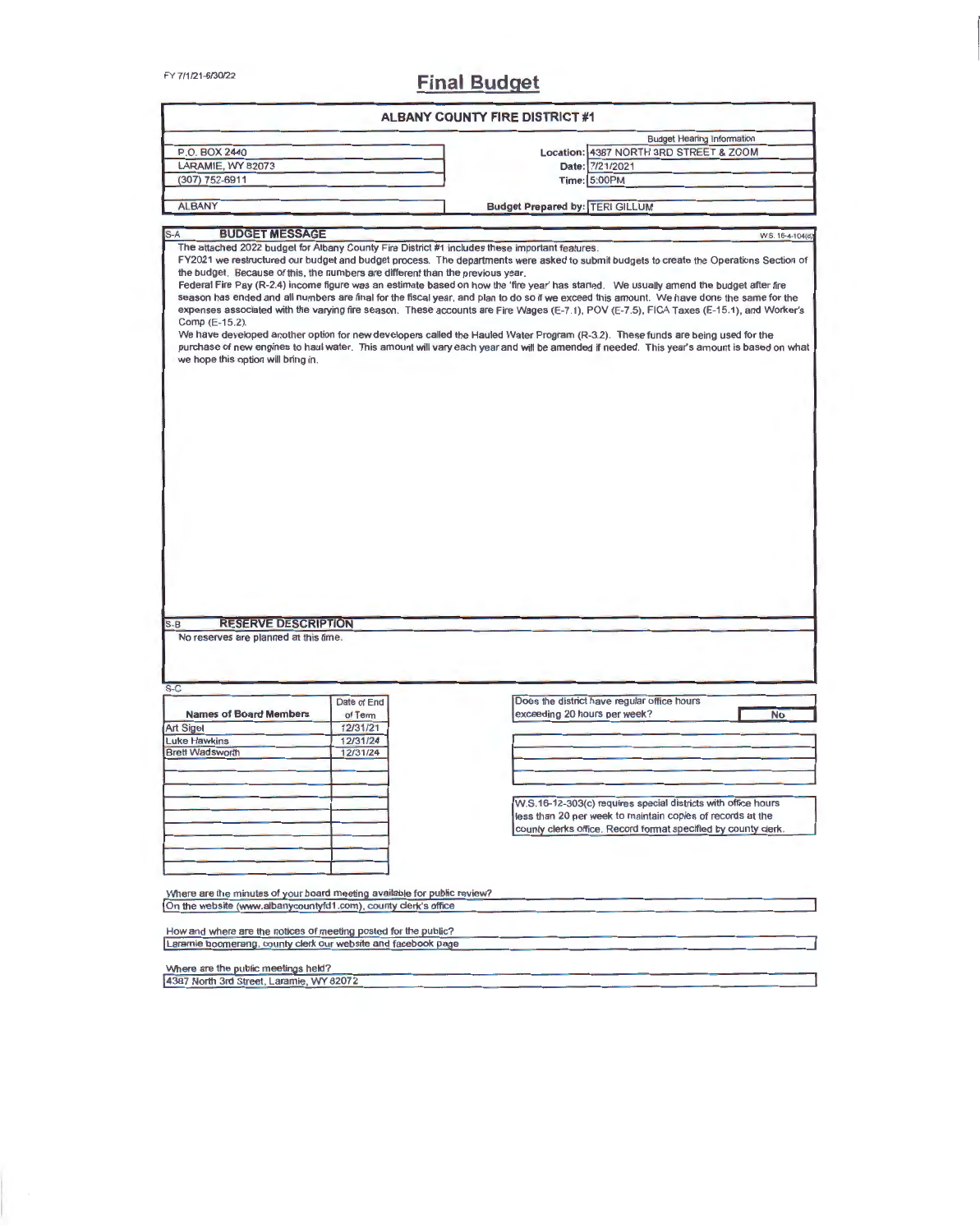#### **FINAL BUDGET SUMMARY**

|       | <b>OVERVIEW</b>                                             | 2019-2020<br>Actual | 2020-2021<br><b>Estimated</b> | 2021-2022<br>Proposed | <b>Final Approval</b> |
|-------|-------------------------------------------------------------|---------------------|-------------------------------|-----------------------|-----------------------|
| $S-1$ | <b>Total Budgeted Expenditures</b>                          | \$1,047,062         | \$1,834,411                   | \$1,027,600           | \$1,307,426           |
| $S-2$ | <b>Total Principal to Pay on Debt</b>                       | \$0                 | <b>SO</b>                     | \$0                   | \$0                   |
| $S-3$ | <b>Total Change to Restricted Funds</b>                     | \$0]                | \$O]                          | \$0                   | \$0                   |
| $S-4$ | <b>Total General Fund and Forecasted Revenues Available</b> | \$1,767,996         | \$2,671,701                   | \$1,700,250           | \$1,700,025           |
| $S-5$ | Amount requested from County Commissioners                  | \$596,423           | \$614,000                     | \$620,000             | \$620,000             |
| $s-6$ | <b>Additional Funding Needed:</b>                           |                     |                               | \$0]                  | \$0                   |

|              | <b>REVENUE SUMMARY</b>                       | 2019-2020        | 2020-2021        | 2021-2022        | <b>Final Approval</b>                 |
|--------------|----------------------------------------------|------------------|------------------|------------------|---------------------------------------|
|              |                                              | Actual           | <b>Estimated</b> | Proposed         |                                       |
|              |                                              |                  |                  |                  |                                       |
| $S-7$        | <b>Operating Revenues</b>                    | \$2,300          | \$0              | \$10,000         | \$10,000                              |
| $S-B$        | Tax levy (From the County Treasurer)         | \$596,423        | \$614,000        | \$620,000        | \$620,000                             |
| S-9          | <b>Government Support</b>                    | \$180,654        | \$880,000        | \$620,000        | \$620,000                             |
| $S-10$       | <b>Grants</b>                                | \$311,410        | \$455,100        | \$0              | \$0                                   |
| $S-11$       | Other County Support (Not from Co. Treas.)   | \$0              | \$0              | \$0              | \$0                                   |
| $S-12$       | <b>Miscellaneous</b>                         | \$19,840         | \$65,232         | \$250            | \$25                                  |
| $S-13$       | <b>Other Forecasted Revenue</b>              | \$0              | \$0              | \$0]             | \$0                                   |
| $S-14$       | <b>Total Revenue</b>                         | \$1,110,627      | \$2,014,332      | \$1,250,250      | \$1,250,025                           |
|              | FY 7/1/21-6/30/22                            |                  |                  |                  | <b>ALBANY COUNTY FIRE DISTRICT #1</b> |
|              | <b>EXPENDITURE SUMMARY</b>                   | 2019-2020        | 2020-2021        | 2021-2022        |                                       |
|              |                                              | <b>Actual</b>    | Estimated        | Proposed         | <b>Final Approval</b>                 |
|              |                                              |                  |                  |                  |                                       |
| $S-15$       | <b>Capital Outlay</b>                        | \$375,486        | \$663,071        | \$43,390         | \$93,390                              |
| $S-16$       | <b>Interest and Fees On Debt</b>             | \$0              | \$0              | \$0              | \$0                                   |
| $S-17$       | <b>Administration</b>                        | \$191,300        | \$185,311        | \$204,700        | \$213,816                             |
| $S-18$       | <b>Operations</b>                            | \$397,633        | \$857,350        | \$657,400        | \$863,710                             |
| $S-19$       | <b>Indirect Costs</b>                        | \$82.643         | \$128,679        | \$122,110        | \$136,510                             |
| <b>S-20R</b> | <b>Expenditures paid by Reserves</b>         | \$0              | \$0              | 50               | \$0                                   |
| $S-20$       | <b>Total Expenditures</b>                    | \$1,047,062      | \$1,834,411      | \$1,027,600      | \$1,307,426                           |
|              |                                              |                  |                  |                  |                                       |
|              | <b>DEBT SUMMARY</b>                          | 2019-2020        | 2020-2021        | 2021-2022        |                                       |
|              |                                              | Actual           | Estimated        | Proposed         | <b>Final Approval</b>                 |
|              |                                              |                  |                  |                  |                                       |
| $S-21$       | <b>Principal Paid on Debt</b>                | \$0              | \$0              | \$0              | \$0                                   |
|              |                                              | 2019-2020        | 2020-2021        | 2021-2022        |                                       |
|              | <b>CASH AND INVESTMENTS</b>                  | <b>Actual</b>    | Estimated        | Proposed         | <b>Final Approval</b>                 |
|              |                                              |                  |                  |                  |                                       |
| $S-22$       | <b>TOTAL GENERAL FUNDS</b>                   | \$657,369        | \$657,369        | \$450,000        | \$450,000                             |
|              | <b>Summary of Reserve Funds</b>              |                  |                  |                  |                                       |
| $S-23$       | <b>Beginning Balance in Reserve Accounts</b> |                  |                  |                  |                                       |
| $S-24$       | a. Sinking and Debt Service Funds            | \$0              | \$0              | \$0              | \$0                                   |
| $S-25$       | b. Reserves                                  | \$0              | \$0              | \$0              | \$0                                   |
| $S-26$       | c. Bond Funds                                | \$0              | \$0              | \$0              | \$0                                   |
|              | Total Reserves (a+b+c)                       | \$0              | \$0              | \$0              | \$0                                   |
| $S-27$       | <b>Amount to be added</b>                    |                  |                  |                  |                                       |
| $S-28$       | a. Sinking and Debt Service Funds            | \$0              | \$0              | \$0              | \$0                                   |
| $S-29$       | b. Reserves                                  | \$0              | \$0              | \$0              | $\overline{50}$                       |
| $S-30$       | c. Bond Funds                                | \$0              | \$0              | $\overline{\$0}$ | \$0                                   |
|              | Total to be added (a+b+c)                    | $\overline{\$0}$ | \$0              | \$0              | $\overline{\$0}$                      |
|              |                                              | \$0              | \$0              | \$0              | \$0                                   |
| $S-31$       | Subtotal                                     | \$0              | \$0              | \$0              | \$0                                   |
| $S-32$       | Less Total to be spent                       | \$0              | \$0              | \$0              | \$0                                   |
| $S-33$       | TOTAL RESERVES AT END OF FISCAL YEAR         |                  |                  |                  |                                       |

Budget Officer / District Official (if not same as "Submitted by")

Date adopted by Special District

**End of Summary** 

| DISTRICT ADDRESS: P.O. BOX 2440 |                   |  |
|---------------------------------|-------------------|--|
|                                 | LARAMIE, WY 82073 |  |

DISTRICT **PHONE:** (307) 752-6911

PREPARED BY: TERI GILLUM

Prepared in compliance with the Uniform Municipal Fiscal Procedures Act (W.S. 16-4-101 through 124) as it applies. **1123119 Form approved by WYoming Department of Audit, Public Funds Division**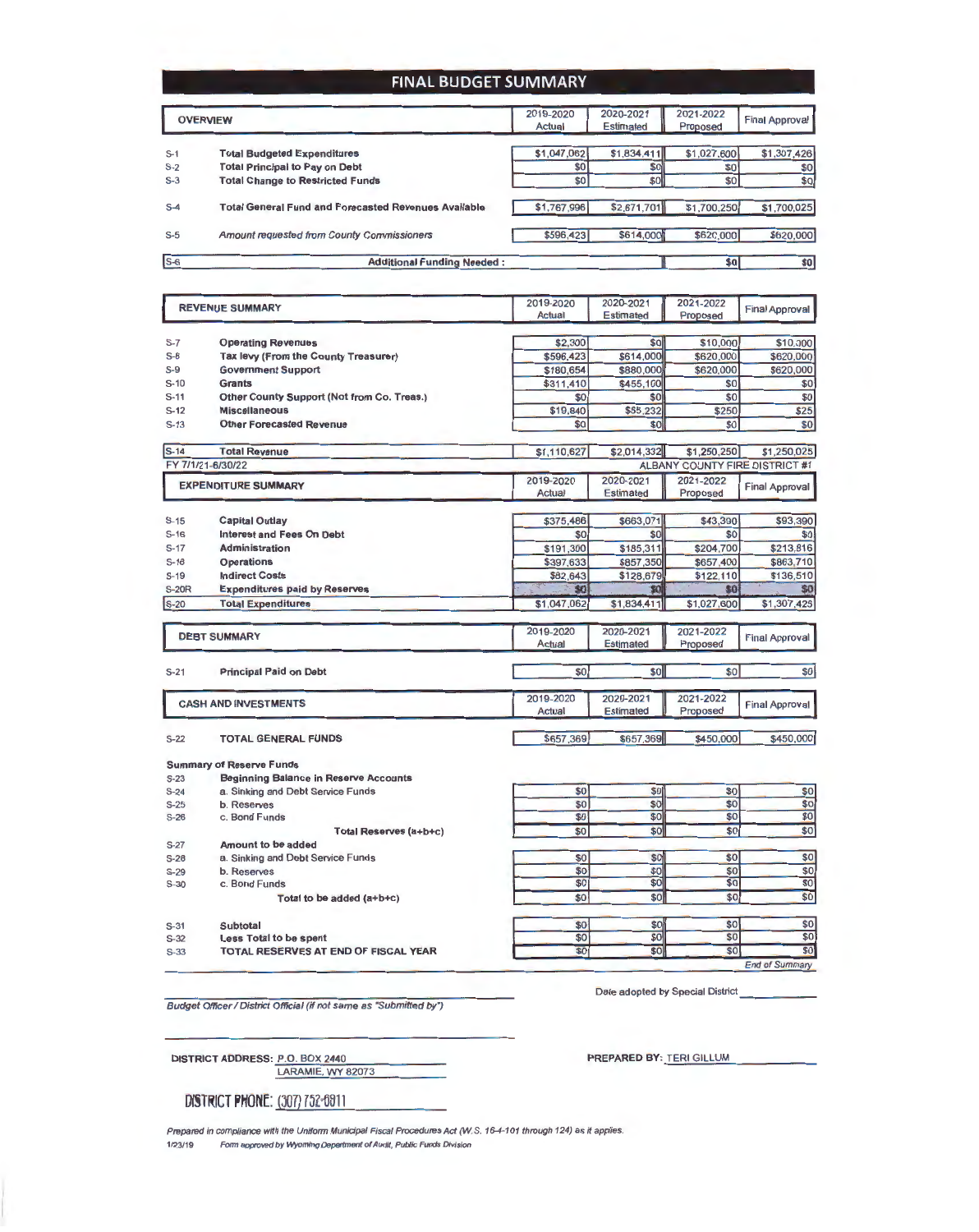## **Final Budget**

| ALBANY COUNTY FIRE DISTRICT #1 |  |
|--------------------------------|--|
| <b>NAME OF DISTRICT/BOARD</b>  |  |
| PROPERTY TAXES AND ASSESSMENTS |  |
|                                |  |

#### R-1 **Property Taxes and Assessments Received**

R-1 .1 **Tax Levy (From the County Treasurer)** 

R-1.2 Other County Support (see note on the right)

| <b>FORECASTED REVENUE</b> |  |  |
|---------------------------|--|--|

г

| <b>DOA Chart</b><br>of Accounts | 2019-2020<br>Actual | 2020-2021<br><b>Estimated</b> | 2021-2022<br>Proposed | Final Approval |
|---------------------------------|---------------------|-------------------------------|-----------------------|----------------|
| 4001                            | \$596,423           | \$614,000                     | \$620,000             | \$620,000      |
| 4005                            |                     |                               |                       |                |

**FYE** 6/30/2022

 $$0$ 

\$0

\$0

|           |                                              | <b>DOA Chart</b><br>of Accounts | 2019-2020<br>Actual | 2020-2021<br><b>Estimated</b> | 2021-2022<br>Proposed | <b>Final Approval</b> |
|-----------|----------------------------------------------|---------------------------------|---------------------|-------------------------------|-----------------------|-----------------------|
| $R-2$     | <b>Revenues from Other Governments</b>       |                                 |                     |                               |                       |                       |
| $R - 2.1$ | <b>State Aid</b>                             | 4211                            |                     |                               |                       |                       |
| $R-2.2$   | Additional County Aid (non-treasurer)        | 4237                            |                     |                               | \$20,000              | \$20,000              |
| $R - 2.3$ | City (or Town) Aid                           | 4237                            |                     |                               |                       |                       |
| $R-2.4$   | Other (Specify)                              | 4237                            | \$180,654           | \$880,000                     | \$600,000             | \$600,000             |
| $R-2.5$   | <b>Total Government Support</b>              |                                 | \$180,654           | \$880,000                     | \$620,000             | \$620,000             |
| $R-3$     | <b>Operating Revenues</b>                    |                                 |                     |                               |                       |                       |
| $R - 3.1$ | <b>Customer Charges</b>                      | 4300                            |                     |                               |                       |                       |
| $R-3.2$   | Sales of Goods or Services                   | 4300                            | \$2,300             | \$0                           | \$10,000              | \$10,000              |
| $R - 3.3$ | <b>Other Assessments</b>                     | 4503                            |                     |                               |                       |                       |
| $R - 3.4$ | <b>Total Operating Revenues</b>              |                                 | \$2,300             | SO                            | \$10,000              | \$10,000              |
| $R-4$     | <b>Grants</b>                                |                                 |                     |                               |                       |                       |
| $R - 4.1$ | <b>Direct Federal Grants</b>                 | 4201                            |                     |                               |                       |                       |
| $R-4.2$   | <b>Federal Grants thru State Agencies</b>    | 4201                            | \$309,330           | \$450,150                     |                       |                       |
| $R - 4.3$ | <b>Grants from State Agencies</b>            | 4211                            | \$2,080             | \$4,950                       |                       |                       |
| $R - 4.4$ | <b>Total Grants</b>                          |                                 | \$311,410           | \$455,100                     | \$0                   | \$ <sub>6</sub>       |
| $R-5$     | <b>Miscellaneous Revenue</b>                 |                                 |                     |                               |                       |                       |
| $R - 5.1$ | Interest                                     | 4501                            | \$840               | \$250                         | \$250                 | \$2!                  |
| $R-5.2$   | Other: Specify<br>Sale of Assets             | 4500                            |                     | \$15,000                      |                       |                       |
| $R-5.3$   | Other: See Additional                        |                                 | \$19,000            | \$49,982                      |                       |                       |
| $R-5.4$   | <b>Total Miscellaneous</b>                   |                                 | \$19,840            | \$65,232                      | <b>\$250</b>          | \$2                   |
| $R-5.5$   | <b>Total Forecasted Revenue</b>              |                                 | \$514,204           | \$1,400,332                   | \$630,250             | \$630,02              |
| $R-6$     | <b>Other Forecasted Revenue</b>              |                                 |                     |                               |                       |                       |
| $R-6.1$   | a. Other past due as estimated by Co. Treas. | 4004                            |                     |                               |                       |                       |
| $R - 6.2$ | b. Other forecasted revenue (specify):       |                                 |                     |                               |                       |                       |
| $R-6.3$   |                                              | 4500                            |                     |                               |                       |                       |

4500

\$0

R-6.4 R-6.5

R-6.6 **Total Other Forecasted Revenue {a+b)**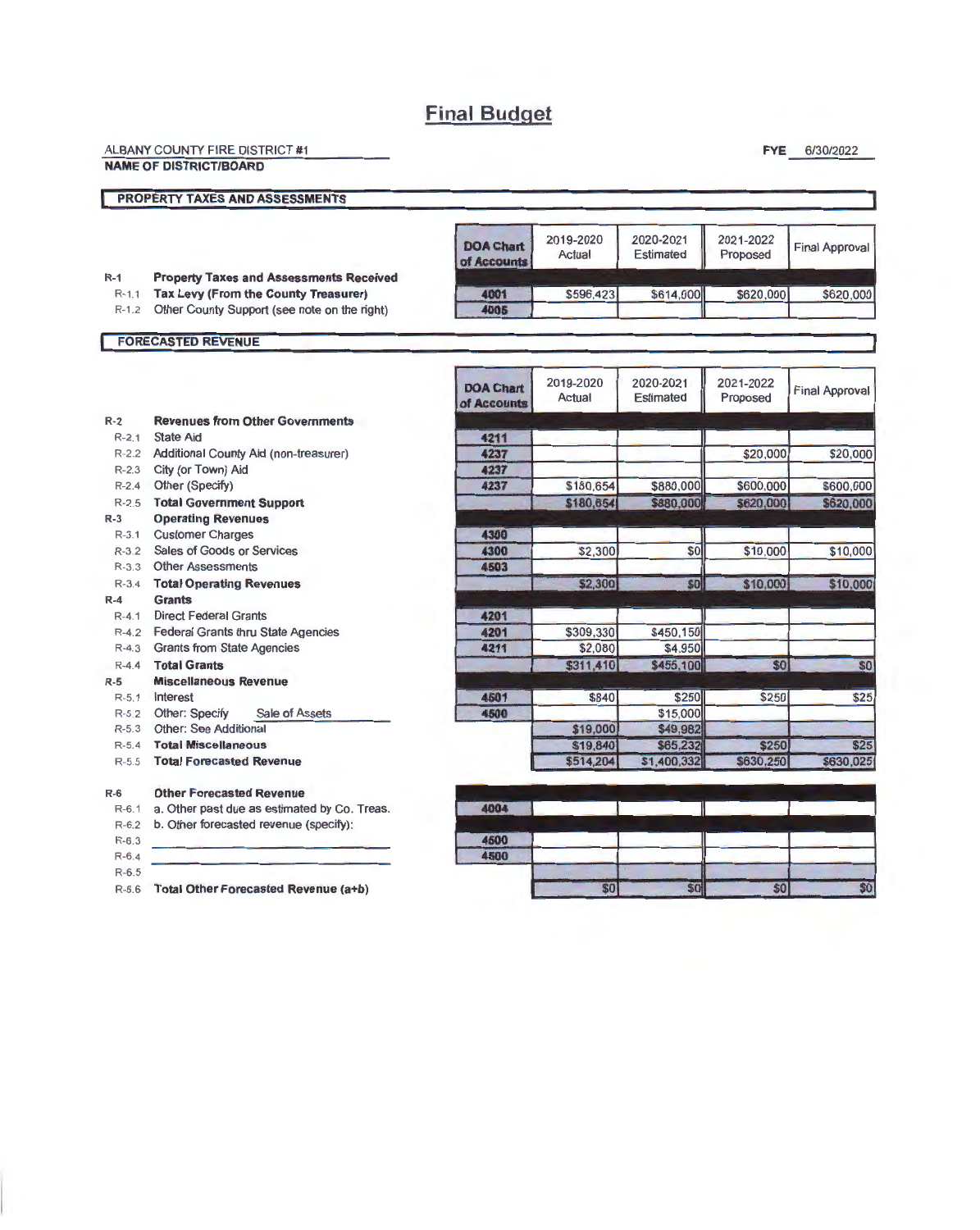### ALBANY COUNTY FIRE DISTRICT #1

#### NAME OF DISTRICT/BOARD

#### CAPITAL OUTLAY BUDGET

ſ

| E-1       | <b>Capital Outlay</b>       |                              |
|-----------|-----------------------------|------------------------------|
| $E-1.1$   | <b>Real Property</b>        |                              |
| $E-1.2$   | Vehicles                    |                              |
| $E-1.3$   | <b>Office Equipment</b>     |                              |
| $E - 1.4$ | Other (Specify)             |                              |
| $F-1.5$   |                             | <b>New Stations/Upgrades</b> |
| $E - 1.6$ |                             |                              |
| $E-1.7$   |                             | see additional details       |
| $F-1.8$   | <b>TOTAL CAPITAL OUTLAY</b> |                              |

| <b>DOA Chart</b><br>of Accounts | 2019-2020<br>Actual | 2020-2021<br><b>Estimated</b> | 2021-2022<br>Proposed | <b>Final Approval</b> |
|---------------------------------|---------------------|-------------------------------|-----------------------|-----------------------|
|                                 |                     |                               |                       |                       |
| 6201                            | \$21,500            |                               |                       |                       |
| 6210                            | \$29,358            |                               | \$12,000              | \$12,000              |
| 6211                            |                     |                               |                       |                       |
| 6200                            | \$208,642           | \$626,125                     | \$31,390              | \$81,390              |
| 6200                            | \$105,893           |                               |                       |                       |
|                                 | \$10,093            | \$36,946                      |                       |                       |
|                                 | \$375,486           | \$663,071                     | \$43,390              | \$93,390              |

#### ADMINISTRATION BUDGET

|           |                                      | <b>DOA Chart</b><br>of Accounts | 2019-2020<br>Actual | 2020-2021<br><b>Estimated</b> | 2021-2022<br>Proposed | <b>Final Approval</b> |
|-----------|--------------------------------------|---------------------------------|---------------------|-------------------------------|-----------------------|-----------------------|
| $E-2$     | <b>Personnel Services</b>            |                                 |                     |                               |                       |                       |
| $E - 2.1$ | Administrator                        | 7002                            | \$17,874            | \$19,800                      | \$20,500              | \$25,500              |
| $E - 2.2$ | Secretary                            | 7003                            |                     |                               |                       |                       |
| $E - 2.3$ | Clerical                             | 7004                            |                     |                               |                       |                       |
| $E - 2.4$ | Other (Specify)                      |                                 |                     |                               |                       |                       |
| $E - 2.5$ |                                      | 7005                            |                     |                               |                       |                       |
| $E - 2.6$ |                                      | 7005                            |                     |                               |                       |                       |
| $E - 2.7$ |                                      |                                 |                     |                               |                       |                       |
| $E-3$     | <b>Board Expenses</b>                |                                 |                     |                               |                       |                       |
| $E - 3.1$ | Travel                               | 7011                            |                     |                               |                       |                       |
| $E-3.2$   | Mileage                              | 7012                            | \$462               | \$515                         | \$500                 | \$500                 |
| $E - 3.3$ | Other (Specify)                      |                                 |                     |                               |                       |                       |
| $E - 3.4$ | <b>Election Costs</b>                | 7013                            |                     | \$796                         |                       |                       |
| $E - 3.5$ | <b>Office Expenses</b>               | 7013                            | \$2,175             | \$2,100                       | \$2,300               | \$2,376               |
| $E - 3.6$ | see additional details               | $\sim \tau_{\rm m}$             |                     | \$1,500                       | \$2,400               | \$2,400               |
| $E-4$     | <b>Contractual Services</b>          |                                 |                     |                               |                       |                       |
| $E-4.1$   | Legal                                | 7021                            | \$12,243            | \$17,000                      | \$20,000              | \$20,000              |
| $E - 4.2$ | Accounting/Auditing                  | 7022                            | \$8,300             | \$8,450                       | \$8,500               | \$8,500               |
| $E-4.3$   | Other (Specify)                      |                                 |                     |                               |                       |                       |
| $E-4.4$   | Bookkeeping                          | 7023                            | \$17,540            | \$19,500                      | \$19,000              | \$19,000              |
| $E-4.5$   | <b>Prof Services</b>                 | 7023                            | \$3,000             |                               | \$1,000               | \$1,000               |
| $E-4.6$   | see additional details               |                                 | \$126,373           | \$98,700                      | \$100,000             | \$100,000             |
| $E-5$     | <b>Other Administrative Expenses</b> |                                 |                     |                               |                       |                       |
| $E - 5.1$ | <b>Office Supplies</b>               | 7031                            | \$2,791             | \$3,000                       |                       | \$4,040               |
| $E-5.2$   | Office equipment, rent & repair      | 7032                            |                     |                               |                       |                       |
| $E - 5.3$ | Education                            | 7033                            |                     |                               |                       |                       |
| $E - 5.4$ | Registrations                        | 7034                            | \$112               | \$50                          | \$100                 | \$100                 |
| $E - 5.5$ | Other (Specify)                      |                                 |                     |                               |                       |                       |
| $E - 5.6$ | <b>Bank Service Charges</b>          | 7035                            | \$430               | \$400                         | \$400                 | \$400                 |
| $E - 5.7$ | <b>Tender Maint</b>                  | 7035                            |                     | \$13,500                      | \$30,000              | \$30,000              |
| $E - 5.8$ |                                      |                                 |                     |                               |                       |                       |
| $E-6$     | <b>TOTAL ADMINISTRATION</b>          |                                 | \$191,300           | \$185,311                     | \$204,700             | \$213,816             |

e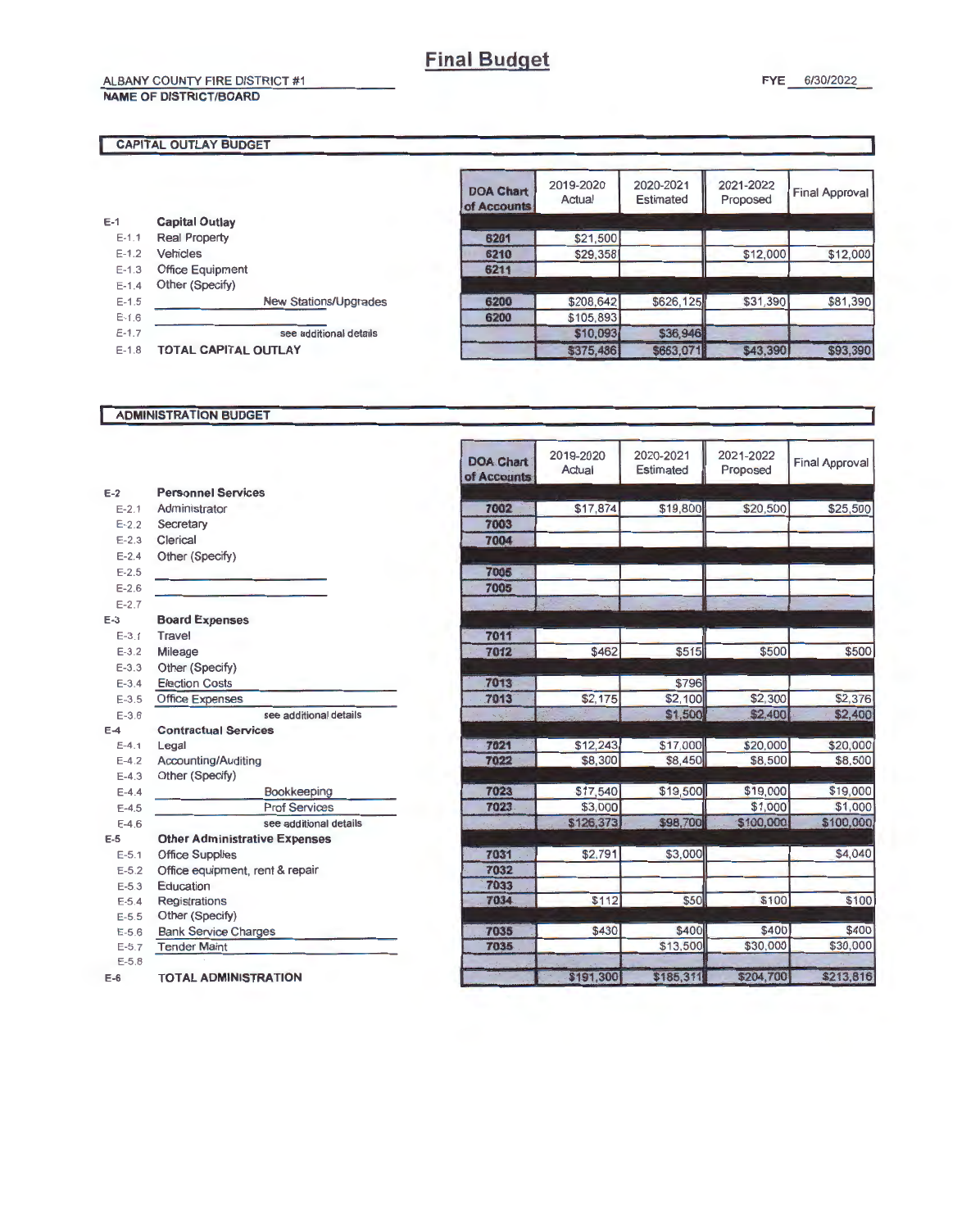#### OPERATIONS BUDGET

| $E-7$<br><b>Personnel Services</b><br>$E - 7.1$<br>Wages--Operations<br>7202<br>\$118,619<br>\$540,000<br>\$362,000<br>7203<br>\$800<br>$E - 7.2$<br><b>Service Contracts</b><br>Other (Specify)<br>$E - 7.3$<br>$E - 7.4$<br>Response Incentive<br>7204<br>\$179<br>\$450<br><b>Federal Fire POV</b><br>$E - 7.5$<br>7204<br>\$2,643<br>\$15,000<br>$E - 7.6$<br><b>Travel</b><br>7211<br>$E - 8.1$<br>Mileage<br>Other (Specify)<br>$E - 8.2$<br>7212<br>\$20,349<br>\$25,000<br>\$25,000<br>$E-8.3$<br>Fuel<br>Per Diem<br>7212<br>\$2,500<br>$E - 8.4$<br>\$884<br>$E-8.5$<br><b>Operating supplies (List)</b><br>PPE<br>7220<br>\$42,117<br>\$25,000<br>\$30,000<br>$E-9.1$<br>Equipment<br>7220<br>\$55,000<br>\$40,000<br>$E-9.2$<br>\$18,280<br>Supplies - General<br>7220<br>\$600<br>\$1,337<br>\$2,200<br>$E - 9.3$<br>7220<br>$E-9.4$<br>$E-9.5$<br><b>Program Services (List)</b><br>7230<br>\$12,757<br>\$10,000<br>\$11,000<br>$E-10.1$<br>Training<br><b>Midigation Efforts</b><br>7230<br>$E-10.2$<br>7230<br>$E - 10.3$<br>7230<br>$E-10.4$<br>$E-10.5$<br><b>Contractual Arrangements (List)</b><br><b>Office Assistance</b><br>7400<br>$E-11.1$<br>7400<br>$E-11.2$<br>7400<br>$E-11.3$<br>7400<br>$E - 11.4$<br>$E-11.5$<br><b>Other operations (Specify)</b><br>\$10,011<br>\$32,000<br>\$40,000<br><b>Station Maint</b><br>7450<br>$E-12.1$<br>7450<br>\$95,834<br>\$75,000<br>\$70,000<br><b>Vehicle Maint</b><br>$E-12.2$<br>7450<br>\$26,000<br>\$27,200<br>Rent/Lease Expense<br>\$25,481<br>$E - 12.3$<br><b>Utilities</b><br>7450<br>\$49,142<br>\$50,000<br>\$50,000<br>$E - 12.4$<br>$E-12.5$<br>\$397,633<br>\$857,350<br>\$657,400<br><b>TOTAL OPERATIONS</b> |  | <b>DOA Chart</b><br>of Accounts | 2019-2020<br>Actual | 2020-2021<br>Estimated | 2021-2022<br>Proposed | <b>Final Approval</b> |
|------------------------------------------------------------------------------------------------------------------------------------------------------------------------------------------------------------------------------------------------------------------------------------------------------------------------------------------------------------------------------------------------------------------------------------------------------------------------------------------------------------------------------------------------------------------------------------------------------------------------------------------------------------------------------------------------------------------------------------------------------------------------------------------------------------------------------------------------------------------------------------------------------------------------------------------------------------------------------------------------------------------------------------------------------------------------------------------------------------------------------------------------------------------------------------------------------------------------------------------------------------------------------------------------------------------------------------------------------------------------------------------------------------------------------------------------------------------------------------------------------------------------------------------------------------------------------------------------------------------------------------------------------------------------------------------------|--|---------------------------------|---------------------|------------------------|-----------------------|-----------------------|
|                                                                                                                                                                                                                                                                                                                                                                                                                                                                                                                                                                                                                                                                                                                                                                                                                                                                                                                                                                                                                                                                                                                                                                                                                                                                                                                                                                                                                                                                                                                                                                                                                                                                                                |  |                                 |                     |                        |                       |                       |
|                                                                                                                                                                                                                                                                                                                                                                                                                                                                                                                                                                                                                                                                                                                                                                                                                                                                                                                                                                                                                                                                                                                                                                                                                                                                                                                                                                                                                                                                                                                                                                                                                                                                                                |  |                                 |                     |                        |                       | \$452,000             |
|                                                                                                                                                                                                                                                                                                                                                                                                                                                                                                                                                                                                                                                                                                                                                                                                                                                                                                                                                                                                                                                                                                                                                                                                                                                                                                                                                                                                                                                                                                                                                                                                                                                                                                |  |                                 |                     |                        |                       | \$1,000               |
|                                                                                                                                                                                                                                                                                                                                                                                                                                                                                                                                                                                                                                                                                                                                                                                                                                                                                                                                                                                                                                                                                                                                                                                                                                                                                                                                                                                                                                                                                                                                                                                                                                                                                                |  |                                 |                     |                        |                       |                       |
| $E-B$<br>$E-9$                                                                                                                                                                                                                                                                                                                                                                                                                                                                                                                                                                                                                                                                                                                                                                                                                                                                                                                                                                                                                                                                                                                                                                                                                                                                                                                                                                                                                                                                                                                                                                                                                                                                                 |  |                                 |                     |                        |                       | \$1,000               |
|                                                                                                                                                                                                                                                                                                                                                                                                                                                                                                                                                                                                                                                                                                                                                                                                                                                                                                                                                                                                                                                                                                                                                                                                                                                                                                                                                                                                                                                                                                                                                                                                                                                                                                |  |                                 |                     |                        |                       | \$10,000              |
|                                                                                                                                                                                                                                                                                                                                                                                                                                                                                                                                                                                                                                                                                                                                                                                                                                                                                                                                                                                                                                                                                                                                                                                                                                                                                                                                                                                                                                                                                                                                                                                                                                                                                                |  |                                 |                     |                        |                       |                       |
|                                                                                                                                                                                                                                                                                                                                                                                                                                                                                                                                                                                                                                                                                                                                                                                                                                                                                                                                                                                                                                                                                                                                                                                                                                                                                                                                                                                                                                                                                                                                                                                                                                                                                                |  |                                 |                     |                        |                       |                       |
|                                                                                                                                                                                                                                                                                                                                                                                                                                                                                                                                                                                                                                                                                                                                                                                                                                                                                                                                                                                                                                                                                                                                                                                                                                                                                                                                                                                                                                                                                                                                                                                                                                                                                                |  |                                 |                     |                        |                       |                       |
|                                                                                                                                                                                                                                                                                                                                                                                                                                                                                                                                                                                                                                                                                                                                                                                                                                                                                                                                                                                                                                                                                                                                                                                                                                                                                                                                                                                                                                                                                                                                                                                                                                                                                                |  |                                 |                     |                        |                       |                       |
|                                                                                                                                                                                                                                                                                                                                                                                                                                                                                                                                                                                                                                                                                                                                                                                                                                                                                                                                                                                                                                                                                                                                                                                                                                                                                                                                                                                                                                                                                                                                                                                                                                                                                                |  |                                 |                     |                        |                       | \$21,450              |
|                                                                                                                                                                                                                                                                                                                                                                                                                                                                                                                                                                                                                                                                                                                                                                                                                                                                                                                                                                                                                                                                                                                                                                                                                                                                                                                                                                                                                                                                                                                                                                                                                                                                                                |  |                                 |                     |                        |                       | \$3,000               |
|                                                                                                                                                                                                                                                                                                                                                                                                                                                                                                                                                                                                                                                                                                                                                                                                                                                                                                                                                                                                                                                                                                                                                                                                                                                                                                                                                                                                                                                                                                                                                                                                                                                                                                |  |                                 |                     |                        |                       |                       |
|                                                                                                                                                                                                                                                                                                                                                                                                                                                                                                                                                                                                                                                                                                                                                                                                                                                                                                                                                                                                                                                                                                                                                                                                                                                                                                                                                                                                                                                                                                                                                                                                                                                                                                |  |                                 |                     |                        |                       |                       |
|                                                                                                                                                                                                                                                                                                                                                                                                                                                                                                                                                                                                                                                                                                                                                                                                                                                                                                                                                                                                                                                                                                                                                                                                                                                                                                                                                                                                                                                                                                                                                                                                                                                                                                |  |                                 |                     |                        |                       | \$75,460              |
| E-10<br>E-11<br>$E-12$<br>E-13                                                                                                                                                                                                                                                                                                                                                                                                                                                                                                                                                                                                                                                                                                                                                                                                                                                                                                                                                                                                                                                                                                                                                                                                                                                                                                                                                                                                                                                                                                                                                                                                                                                                 |  |                                 |                     |                        |                       | \$96,460              |
|                                                                                                                                                                                                                                                                                                                                                                                                                                                                                                                                                                                                                                                                                                                                                                                                                                                                                                                                                                                                                                                                                                                                                                                                                                                                                                                                                                                                                                                                                                                                                                                                                                                                                                |  |                                 |                     |                        |                       | \$1,000               |
|                                                                                                                                                                                                                                                                                                                                                                                                                                                                                                                                                                                                                                                                                                                                                                                                                                                                                                                                                                                                                                                                                                                                                                                                                                                                                                                                                                                                                                                                                                                                                                                                                                                                                                |  |                                 |                     |                        |                       |                       |
|                                                                                                                                                                                                                                                                                                                                                                                                                                                                                                                                                                                                                                                                                                                                                                                                                                                                                                                                                                                                                                                                                                                                                                                                                                                                                                                                                                                                                                                                                                                                                                                                                                                                                                |  |                                 |                     |                        |                       |                       |
|                                                                                                                                                                                                                                                                                                                                                                                                                                                                                                                                                                                                                                                                                                                                                                                                                                                                                                                                                                                                                                                                                                                                                                                                                                                                                                                                                                                                                                                                                                                                                                                                                                                                                                |  |                                 |                     |                        |                       |                       |
|                                                                                                                                                                                                                                                                                                                                                                                                                                                                                                                                                                                                                                                                                                                                                                                                                                                                                                                                                                                                                                                                                                                                                                                                                                                                                                                                                                                                                                                                                                                                                                                                                                                                                                |  |                                 |                     |                        |                       | \$15,250              |
|                                                                                                                                                                                                                                                                                                                                                                                                                                                                                                                                                                                                                                                                                                                                                                                                                                                                                                                                                                                                                                                                                                                                                                                                                                                                                                                                                                                                                                                                                                                                                                                                                                                                                                |  |                                 |                     |                        |                       |                       |
|                                                                                                                                                                                                                                                                                                                                                                                                                                                                                                                                                                                                                                                                                                                                                                                                                                                                                                                                                                                                                                                                                                                                                                                                                                                                                                                                                                                                                                                                                                                                                                                                                                                                                                |  |                                 |                     |                        |                       |                       |
|                                                                                                                                                                                                                                                                                                                                                                                                                                                                                                                                                                                                                                                                                                                                                                                                                                                                                                                                                                                                                                                                                                                                                                                                                                                                                                                                                                                                                                                                                                                                                                                                                                                                                                |  |                                 |                     |                        |                       |                       |
|                                                                                                                                                                                                                                                                                                                                                                                                                                                                                                                                                                                                                                                                                                                                                                                                                                                                                                                                                                                                                                                                                                                                                                                                                                                                                                                                                                                                                                                                                                                                                                                                                                                                                                |  |                                 |                     |                        |                       |                       |
|                                                                                                                                                                                                                                                                                                                                                                                                                                                                                                                                                                                                                                                                                                                                                                                                                                                                                                                                                                                                                                                                                                                                                                                                                                                                                                                                                                                                                                                                                                                                                                                                                                                                                                |  |                                 |                     |                        |                       |                       |
|                                                                                                                                                                                                                                                                                                                                                                                                                                                                                                                                                                                                                                                                                                                                                                                                                                                                                                                                                                                                                                                                                                                                                                                                                                                                                                                                                                                                                                                                                                                                                                                                                                                                                                |  |                                 |                     |                        |                       | \$240                 |
|                                                                                                                                                                                                                                                                                                                                                                                                                                                                                                                                                                                                                                                                                                                                                                                                                                                                                                                                                                                                                                                                                                                                                                                                                                                                                                                                                                                                                                                                                                                                                                                                                                                                                                |  |                                 |                     |                        |                       |                       |
|                                                                                                                                                                                                                                                                                                                                                                                                                                                                                                                                                                                                                                                                                                                                                                                                                                                                                                                                                                                                                                                                                                                                                                                                                                                                                                                                                                                                                                                                                                                                                                                                                                                                                                |  |                                 |                     |                        |                       |                       |
|                                                                                                                                                                                                                                                                                                                                                                                                                                                                                                                                                                                                                                                                                                                                                                                                                                                                                                                                                                                                                                                                                                                                                                                                                                                                                                                                                                                                                                                                                                                                                                                                                                                                                                |  |                                 |                     |                        |                       |                       |
|                                                                                                                                                                                                                                                                                                                                                                                                                                                                                                                                                                                                                                                                                                                                                                                                                                                                                                                                                                                                                                                                                                                                                                                                                                                                                                                                                                                                                                                                                                                                                                                                                                                                                                |  |                                 |                     |                        |                       |                       |
|                                                                                                                                                                                                                                                                                                                                                                                                                                                                                                                                                                                                                                                                                                                                                                                                                                                                                                                                                                                                                                                                                                                                                                                                                                                                                                                                                                                                                                                                                                                                                                                                                                                                                                |  |                                 |                     |                        |                       |                       |
|                                                                                                                                                                                                                                                                                                                                                                                                                                                                                                                                                                                                                                                                                                                                                                                                                                                                                                                                                                                                                                                                                                                                                                                                                                                                                                                                                                                                                                                                                                                                                                                                                                                                                                |  |                                 |                     |                        |                       | \$15,700              |
|                                                                                                                                                                                                                                                                                                                                                                                                                                                                                                                                                                                                                                                                                                                                                                                                                                                                                                                                                                                                                                                                                                                                                                                                                                                                                                                                                                                                                                                                                                                                                                                                                                                                                                |  |                                 |                     |                        |                       | \$79,620              |
|                                                                                                                                                                                                                                                                                                                                                                                                                                                                                                                                                                                                                                                                                                                                                                                                                                                                                                                                                                                                                                                                                                                                                                                                                                                                                                                                                                                                                                                                                                                                                                                                                                                                                                |  |                                 |                     |                        |                       | \$26,330              |
|                                                                                                                                                                                                                                                                                                                                                                                                                                                                                                                                                                                                                                                                                                                                                                                                                                                                                                                                                                                                                                                                                                                                                                                                                                                                                                                                                                                                                                                                                                                                                                                                                                                                                                |  |                                 |                     |                        |                       | \$65,200              |
|                                                                                                                                                                                                                                                                                                                                                                                                                                                                                                                                                                                                                                                                                                                                                                                                                                                                                                                                                                                                                                                                                                                                                                                                                                                                                                                                                                                                                                                                                                                                                                                                                                                                                                |  |                                 |                     |                        |                       |                       |
|                                                                                                                                                                                                                                                                                                                                                                                                                                                                                                                                                                                                                                                                                                                                                                                                                                                                                                                                                                                                                                                                                                                                                                                                                                                                                                                                                                                                                                                                                                                                                                                                                                                                                                |  |                                 |                     |                        |                       | \$863,710             |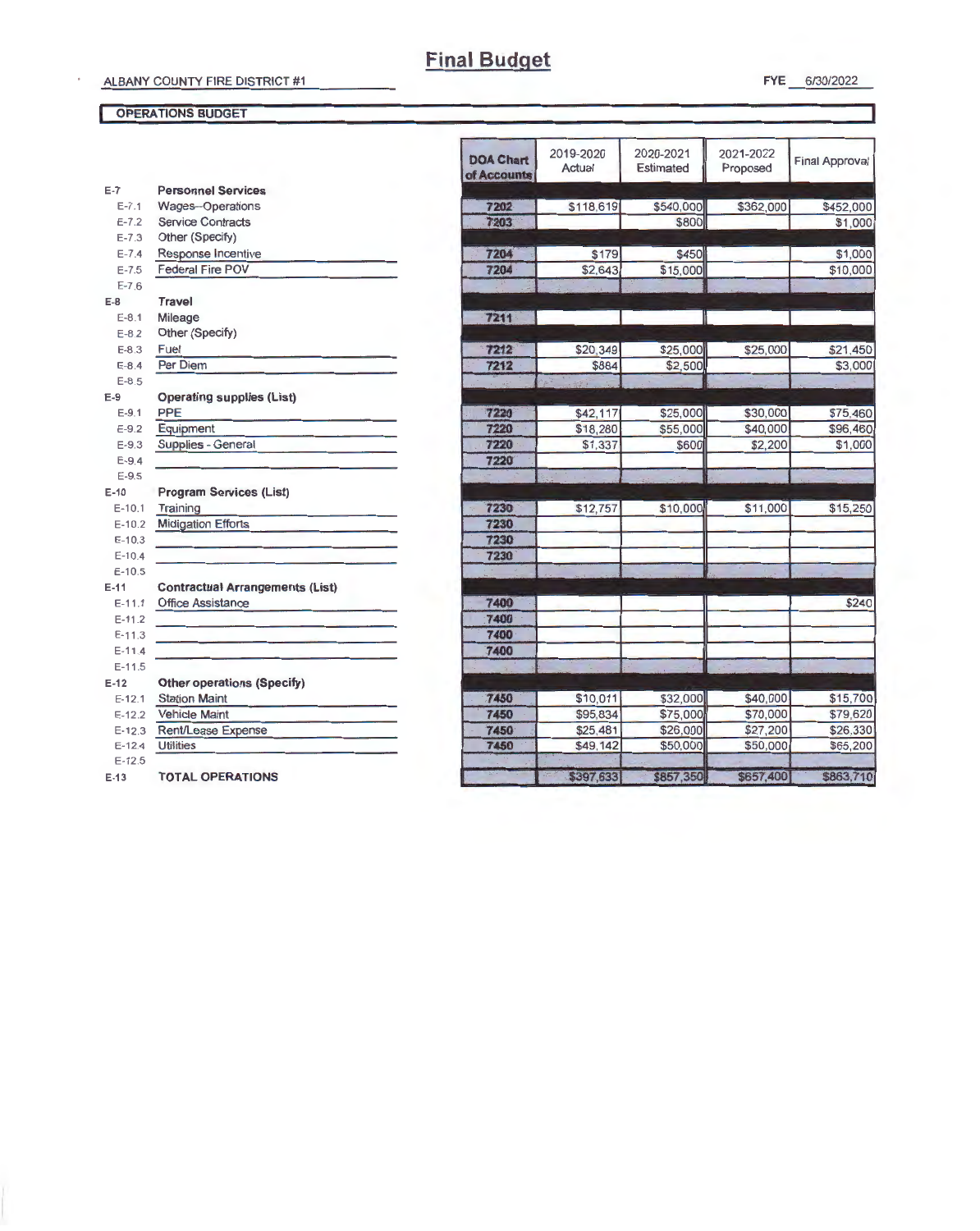FYE 6/30/2022

#### INDIRECT COSTS BUDGET

|            |                                     | <b>DOA Chart</b><br>of Accounts | 2019-2020<br>Actual | 2020-2021<br><b>Estimated</b> | 2021-2022<br>Proposed | <b>Final Approval</b> |
|------------|-------------------------------------|---------------------------------|---------------------|-------------------------------|-----------------------|-----------------------|
| $E-14$     | Insurance                           |                                 |                     |                               |                       |                       |
| $E-14.1$   | Liability                           | 7502                            | \$5,577             | \$2,232                       | \$3,760               | \$3,760               |
| $E-14.2$   | <b>Buildings and vehicles</b>       | 7503                            | \$18,998            | \$22,394                      | \$25,000              | \$25,000              |
| $E-14.3$   | Equipment                           | 7504                            |                     |                               |                       |                       |
| $E-14.4$   | Other (Specify)                     |                                 |                     |                               |                       |                       |
| $E-14.5$   | <b>Fire Suppression Acct</b>        | 7505                            | \$7,972             | \$8,302                       | \$8,800               | \$8,800               |
| $E-14.6$   | <b>Surety Bond</b>                  | 7505                            | \$953               | \$1,031                       | \$1,050               | \$1,050               |
| $E-14.7$   | see additional details              |                                 | \$10,346            | \$10,720                      | \$7,500               | \$7,500               |
| $E-15$     | Indirect payroll costs:             |                                 |                     |                               |                       |                       |
| $E-15.1$   | <b>FICA (Social Security) taxes</b> | 7511                            | \$10,209            | \$40,500                      | \$36,600              | \$36,600              |
| $E-15.2$   | <b>Workers Compensation</b>         | 7512                            | \$20,248            | \$33,500                      | \$28,600              | \$43,000              |
| $E-15.3$   | <b>Unemployment Taxes</b>           | 7513                            |                     |                               |                       |                       |
| $E-15.4$   | Retirement                          | 7514                            | \$8,340             | \$10,000                      | \$10,800              | \$10,800              |
| $E-15.5$   | <b>Health Insurance</b>             | 7515                            |                     |                               |                       |                       |
| $E-15.6$   | Other (Specify)                     |                                 |                     |                               |                       |                       |
| $E-15.7$   |                                     | 7516                            |                     |                               |                       |                       |
| $E - 15.8$ |                                     | 7516                            |                     |                               |                       |                       |
| $E-15.9$   |                                     |                                 |                     |                               |                       |                       |
| $E-17$     | <b>TOTAL INDIRECT COSTS</b>         |                                 | \$82,643            | \$128,679                     | \$122,110             | \$136,510             |

#### DEBT SERVICE BUDGET

| <b>DOA Chart</b><br>of Accounts | 2019-2020<br>Actual | 2020-2021<br>Estimated | 2021-2022<br>Proposed | <b>Final Approval</b> |
|---------------------------------|---------------------|------------------------|-----------------------|-----------------------|
| 6401                            |                     |                        |                       |                       |
| 6410                            |                     |                        |                       |                       |
| 6420                            |                     |                        |                       |                       |
|                                 |                     |                        |                       |                       |

| $D-1$ | <b>Debt Service</b> |
|-------|---------------------|

- D-1.1 Principal
- D-1.2 Interest
- D-1.3 **Fees**
- D-2 TOTAL DEBT SERVICE